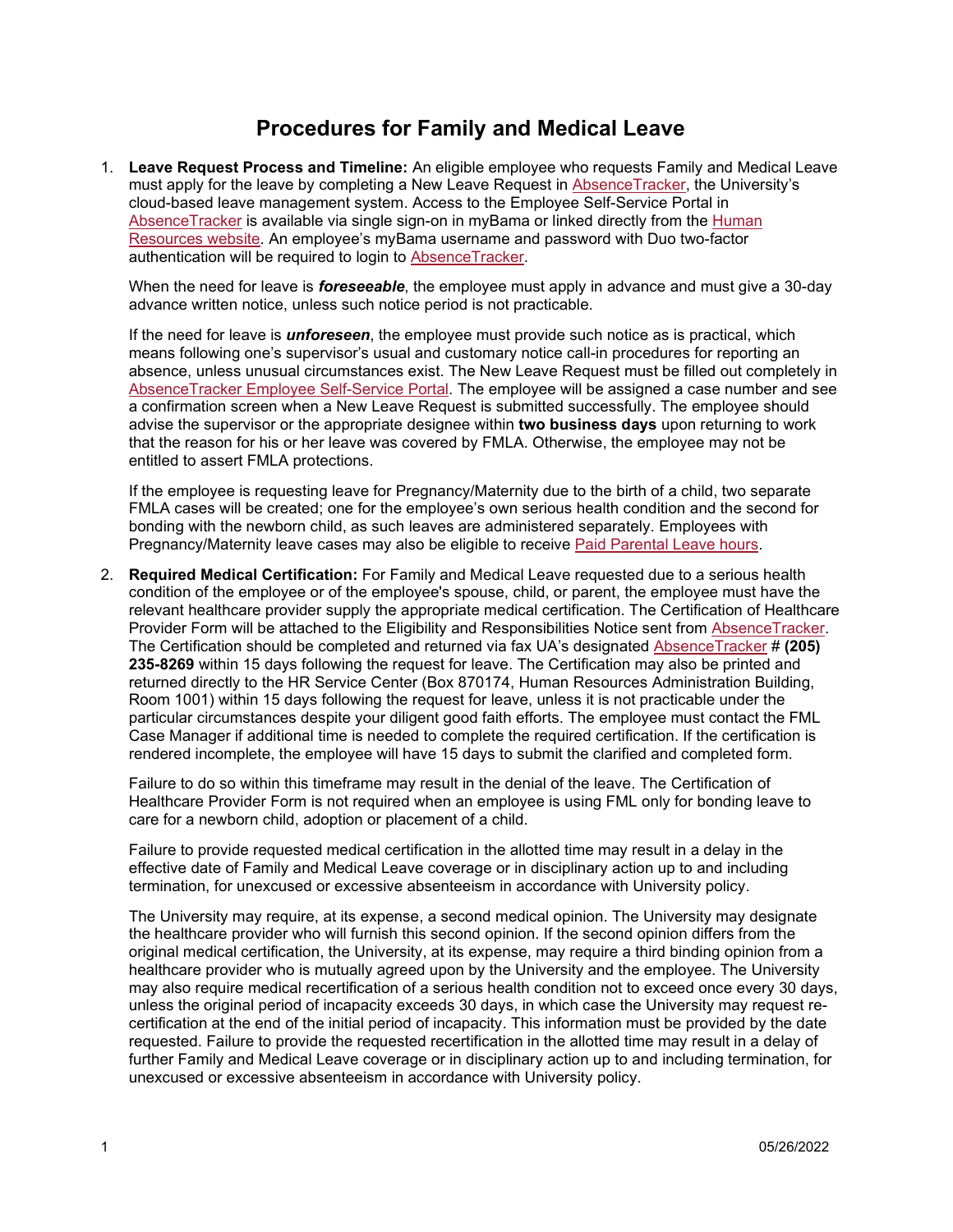3. **Communication Methods:** To expedite an employee's paperwork processing times and receive a quicker response, the FML Case Manager will send all correspondence *electronically* to an employee's official UA email address and any personal email address(es) provided on the New Leave Request. Supervisors, Human Resources Business Partners and HR Liaisons (if applicable) will be copied on all emails, excluding those containing sensitive or health-related information. Employees must affirmatively acknowledge their acceptance of electronic notifications on the FML Request Form.

If an affirmative acknowledgement is not received **within two business days of delivery**, then the FML Case Manager will send a letter via certified mail to the employee's local mailing address on file.

- 4. **Coordination with Short-Term Disability:** Any employee with coverage through The Standard's short-term disability insurance plan may use this benefit and it will run concurrently with eligible FMLA leave. In order to receive disability payments, the employee's disability must be approved by The Standard and the employee must be off work in an unpaid status (e.g., employee cannot receive onthe-job injury benefits or use accrued sick leave while on short-term disability; using annual leave and compensatory time is permitted). Employees may use accrued sick leave only during the applicable short-term disability plan waiting period before weekly check payments start. Leave requests for bonding with a newborn, adoption or foster care placement will not qualify as an approved disability.
- 5. **Supervisor Contact:** It is the responsibility of individual departments to define how an employee should communicate to their supervisor regarding their Family and Medical Leave status and their intent to return to work. *At a minimum, the employee should report to their supervisor each 30 days while on leave*. The employee is responsible for notifying their supervisor in advance each time an absence is covered by FML based on the medical certification provided. The employee is required to follow the department's usual and customary call-in procedures for reporting an absence, unless unusual circumstances exist. An employee must reapply and recertify if the type of leave circumstances described by the original certification have changed significantly (e.g., the duration or frequency of absences, the nature of the illness, complications, etc.). In addition, the employee must notify their supervisor and the FML Case Manager prior to expiration of their approved leave if the dates of the leave change or need to be extended. An employee who is released to return to work earlier than expected must provide at least 3 working days advance notice to the supervisor.
- 6. Family and Medical Leave may be taken on an intermittent basis for a serious health condition. An employee who requires intermittent or reduced-schedule leave may be required by their supervisor to schedule their leave in a way that will minimize disruption of their unit's operation. The University reserves the right to verify that the intermittent leave must be taken at the specific time(s) that the employee requests. An employee who uses intermittent leave will be required to submit **Intermittent Time Off Requests (ITORs)** in the [AbsenceTracker Employee Self-Service Portal.](https://ua.ess-absencetracker.com/sso/assertioninitiate) Supervisors and/or assigned departmental HR Liaisons may submit an ITOR on an employee's behalf.

All employees on approved intermittent leaves must submit ITORs *by the end of each monthly or biweekly pay period*. An ITOR submitted in [AbsenceTracker](https://ua.ess-absencetracker.com/sso/assertioninitiate) will automatically feed over to prepopulate an employee's monthly leave report in myBama OR an employee's biweekly timesheet in UA e-Time. Duplicate entry of time off should not be required if ITORs are correctly entered in [AbsenceTracker](https://ua.ess-absencetracker.com/sso/assertioninitiate) prior to the end of each pay period. While an employee is on an intermittent leave, the University may transfer the employee to an alternative position which better accommodates recurring leave and which has equivalent pay and benefits.

- 7. Upon return from FML, the employee will generally be returned to the position held when leave began, or to an equivalent position, with equivalent employment benefits, pay and other terms and conditions of employment.
- 8. Family and Medical Leave which is taken due to the employee's own serious health condition requires medical certification that the employee is fit to return to work. The employee must obtain medical certification in writing from their healthcare provider. The employee will not be permitted to return to work until an appropriate written return to work certification is provided. This is not required if the employee is using leave for the care of a newborn child, adoption, or placement of a child, or to care for a family member with a serious health condition.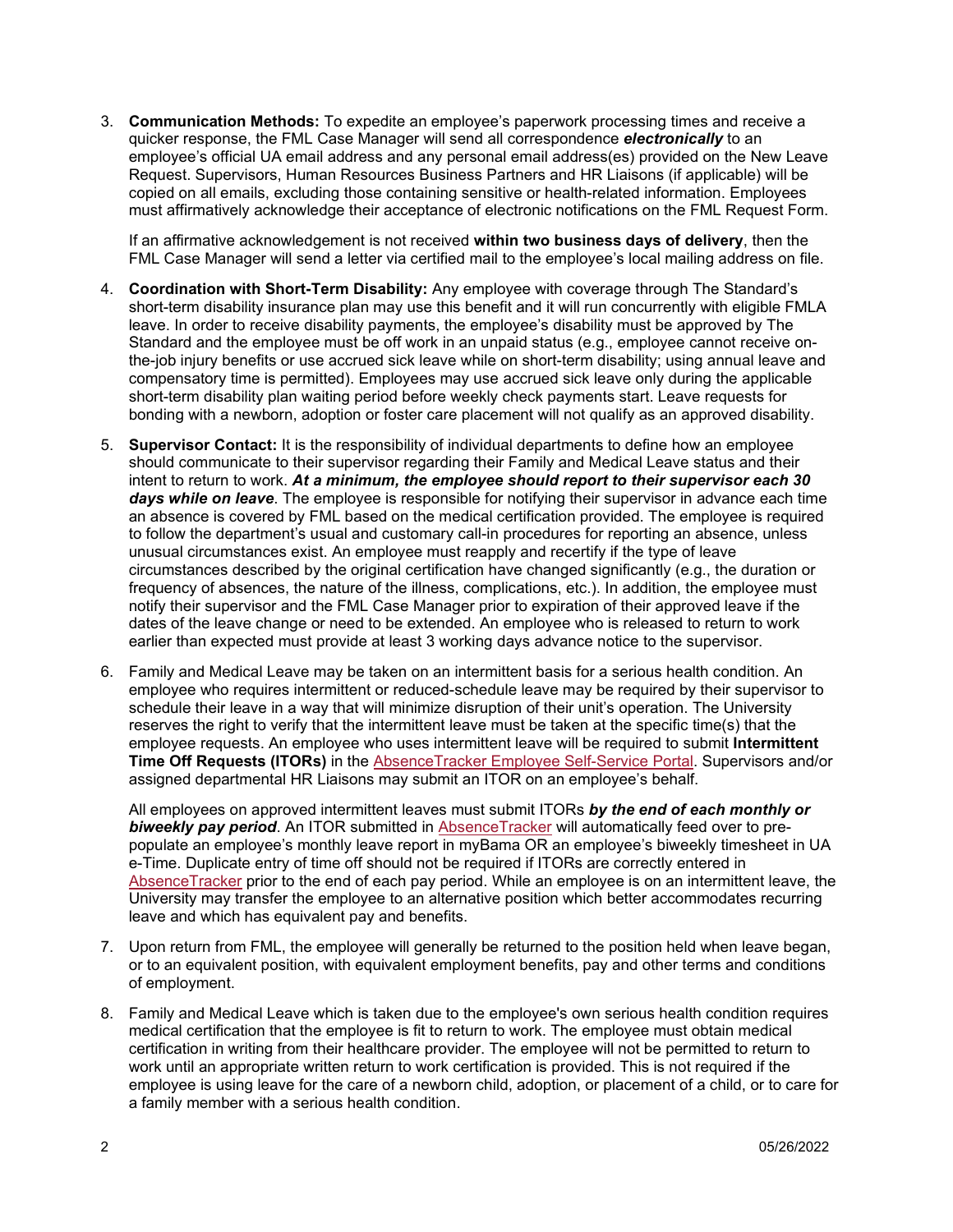- 9. If eligible, employees are encouraged to consider applying for Long Term Disability Insurance for their own serious health condition(s) and/or applying for disability retirement under the Teachers' Retirement System at the appropriate time. Questions regarding these options may be directed to the HR Service Center at 205-348-7732 or [hr@ua.edu.](mailto:hr@ua.edu)
- 10. Employees who are not eligible for leave under FMLA, or who have exhausted their FML leave, may still be entitled to unpaid leave as a reasonable accommodation under the Americans with Disability Act [\(ADA\),](https://hr.ua.edu/employee-resources/reasonable-accomodation/americans-with-disability-act) absent undue hardship on the University. In the event an employee has information which would suggest entitlement to such leave because of a covered disability under the ADA, the employee should promptly contact the ADA Administrator in the HR Service Center.
- 11. Regular, full-time and part-time staff employees who are *not eligible* for leave under FMLA, may still be eligible for up to eight continuous/consecutive weeks of [Pregnancy Recovery Leave \(PRL\)](https://secure2.compliancebridge.com/uat/public/getdocUA.php?file=91) due to a childbirth, false pregnancy, miscarriage, or other pregnancy-related medical event. Only employees who require leave from work for a medical reason related to recovery from their own pregnancy-related event are eligible.
- 12. Faculty employees who are tenured or probationary or who have been in a renewable contract status for at least one year at the time the leave begins are eligible for eight weeks of paid maternity leave to allow for the recovery from pregnancy, miscarriage, abortion, childbirth, and from any resulting disabilities. Eligible faculty employees should consult Chapter 4, Section II of the [Faculty Handbook](https://facultyhandbook.ua.edu/) for additional information and procedures to request paid maternity leave.
- 13. If an employee anticipates that their Family and Medical Leave may extend beyond 12 weeks and is not entitled to additional unpaid leave under the ADA, they should consult the [Employee](https://secure2.compliancebridge.com/uat/public/getdocUA.php?file=42) Handbook to determine whether application may be made for any other type of leave of absence. Approval of other types of leave is at the discretion of the supervisor.
- 14. The employee must be on previously approved paid leave the day before and the day after a holiday period to receive holiday pay while on approved Family and Medical Leave.
- 15. Unless an employee has been approved for additional leave or an exception is necessitated under the ADA, an employee who fails to return to work or who is unable to return to work after the completion of an FML shall be treated as having voluntarily resigned.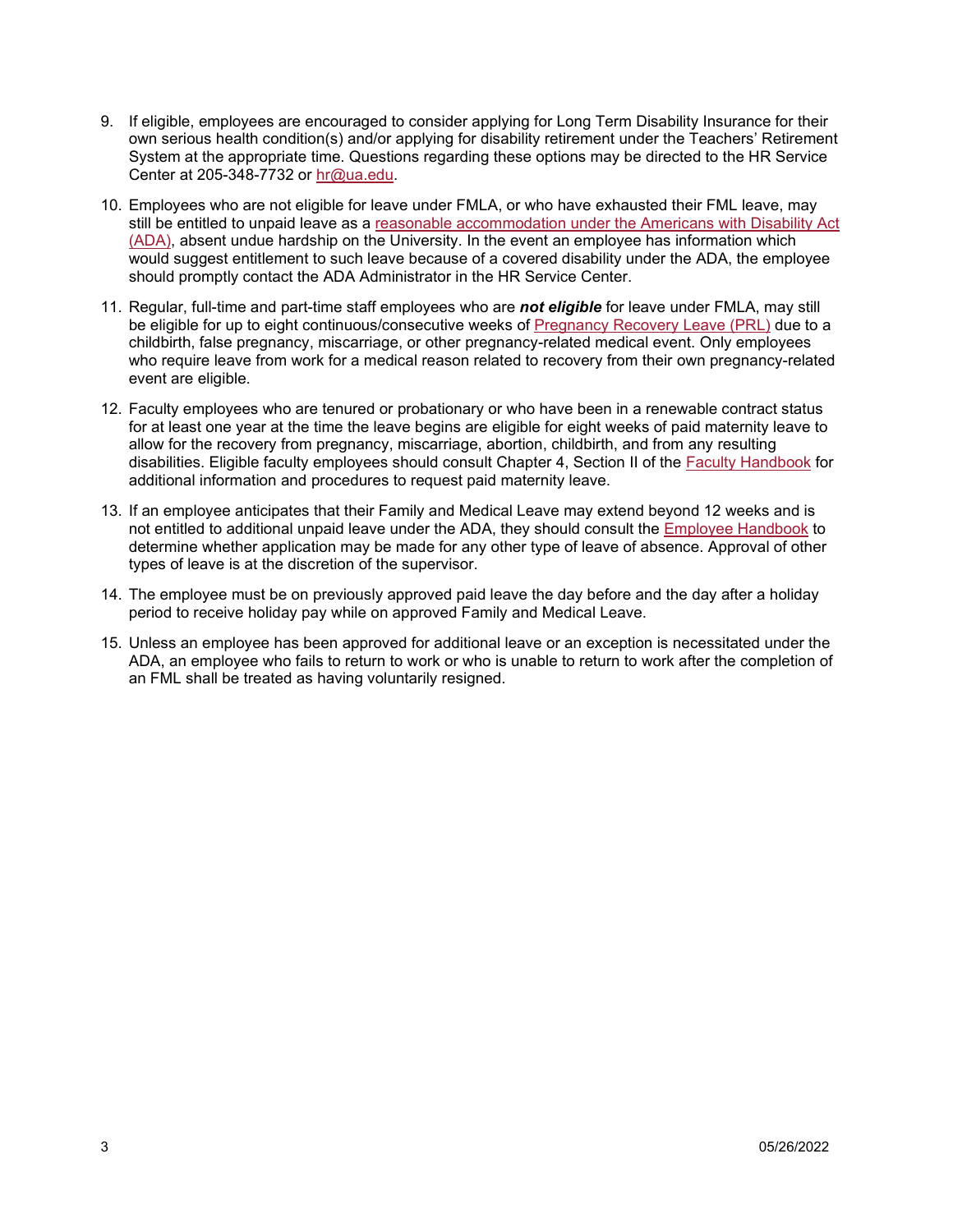## **Employee Benefits during Family and Medical Leave**

- 1. An employee may elect to keep health benefits and other voluntary benefits during unpaid Family and Medical Leave. If an employee elects to discontinue benefits during unpaid leave, the employee may re-enroll in benefits within 30 days when the employee returns to a paid status.
- 2. While the employee is on Family and Medical Leave, the University will maintain benefits including medical insurance as if the employee continued to be actively employed. As long as the employee is in a paid status, premiums for insurance will be deducted as usual from the employee's paycheck.

If the employee ceases to be in a paid status (e.g., *unpaid*), the employee will be responsible for paying the normal benefits premiums or contributions (the same amount that would have been deducted from their paycheck). Upon returning to work, employees who missed premium payments will have payroll arrears deducted over subsequent pay periods, subject to the proposed arrears schedule and applicable minimum wage considerations:

- For Health, Dental, Vision, Healthcare/Dependent Care FSA or HSA, premium arrears will be deducted over a period equal to the number of pay periods collections were missed during leave, up to a maximum of three (3) months or six (6) biweekly paychecks.
- For Voluntary Employee Life, Voluntary AD&D, Short Term Disability, premium arrears will be recouped in a single, lump sum deduction from first available paycheck.
- 3. If the premiums for insurance become 30 days or more past due and a 15-day written notification is issued, insurance coverage may be cancelled and may not be reinstated until the employee returns to a paid status.
- 4. Taking Family and Medical Leave will not result in the loss of any employment benefits accrued before the date the leave started. Any benefits accrued during the leave will be subject to the individual circumstances of the leave and whether or not the employee is in a paid status during the leave.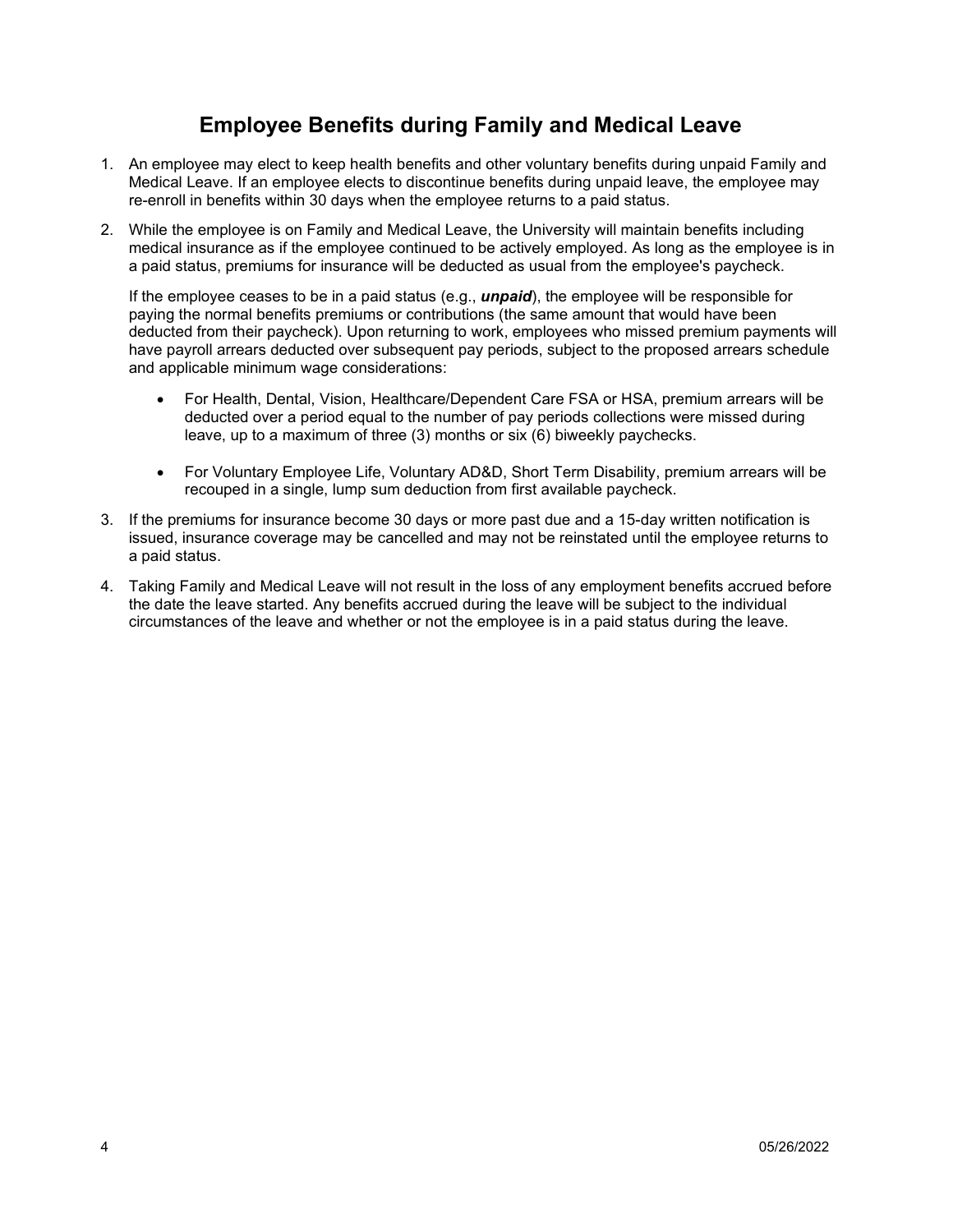## **Employee's Responsibilities for Family and Medical Leave**

- To apply for leave, the employee must provide appropriate notice and documentation:
	- o For leave that is foreseeable a **30-day** written notice
	- $\circ$  For leave that is unforeseeable Employee must comply with the department's usual and customary notice call-in procedures for reporting an absence, unless unusual circumstances exist. If the department does not have call-in procedures, the leave should be reported as soon as possible and practical within **two business days**, unless unusual circumstances exist.
- *Retroactive* leave designations to cover prior absences are not permitted, except for unforeseen situations where an employee is incapacitated, or other unusual circumstances exist and only with mutual agreement of the employer and employee. Any approved FMLA absences will be tracked beginning with the date of notice to the employer (e.g., date the New Leave Request Form is received by the FML Case Manager in the [AbsenceTracker Employee Self-Service Portal\)](https://ua.ess-absencetracker.com/sso/assertioninitiate).
- Cases of a death, birth, adoption and/or placement of a child for adoption may also require making changes to benefit elections via BenefitFocus. An employee must complete and return the appropriate documentation to the HR Service Center within 30 days of the event in order for changes to be effective immediately. Failure to change elections and provide any necessary documentation within the specified timeframe will result in the employee having to wait until the annual open enrollment period to make changes to his/her benefits. Changes may also be made within 30 days of any subsequent qualifying life event.
- The employee needs to schedule leave through their supervisor and determine if leave is to be taken intermittently or on a reduced schedule basis. For employees on intermittent leave, all Intermittent Time Off Requests (ITORs) must be submitted in the [AbsenceTracker Employee Self-Service Portal](https://ua.ess-absencetracker.com/sso/assertioninitiate) *by the end of the applicable monthly or biweekly pay period*. An employee's supervisor may submit an ITOR on the employee's behalf. Additional guidance to submit an ITOR is available on the [HR website.](https://hr.ua.edu/employee-resources/family-medical-leave-act)
- Medical certification for leave taken as a result of a serious health condition must be provided using the Certification of Healthcare Provider Form. A copy of the form will be provided on-demand by contacting the employee's assigned FML Case Manager. An employee must provide medical certification within 15 calendar days following the request for leave. (Note: This certification should be completed and returned via fax to UA's designated [AbsenceTracker](https://ua.ess-absencetracker.com/sso/assertioninitiate) # **(205) 235-8269** OR printed and returned directly to the FML Case Manager, Box 870174, Human Resources Administration Building, Room 1001).
- When an employee goes into unpaid status, the employee will be responsible for paying the normal benefits premiums or contributions (the same amount that would have been deducted from their paycheck). Employees will have the following premium payment options upon returning to work: a) a lump sum check payment, or b) payroll arrears deducted over subsequent pay periods, subject to the proposed arrears schedule and applicable minimum wage considerations.
- The employee must notify the supervisor and the FML Case Manager of any change of circumstances for which FML is being taken (e.g., the duration or frequency of absences, the nature of the illness, complications, etc.)
- Family and Medical Leave which is taken due to the employee's own serious health condition requires medical certification that they are fit to return to work.
- The employee is expected to return to work by the end of the approved Family and Medical Leave. If they do not return, and if failure to return is not due to a continued or newly documented qualifying serious health condition, they may be required to reimburse the University for the employer's portion of the insurance premiums that were paid on their behalf during the leave. An employee who fails to return to work or who has not been approved for any other type of leave of absence or who is unable to return to work after the completion of a Family and Medical Leave shall be treated as having voluntarily resigned.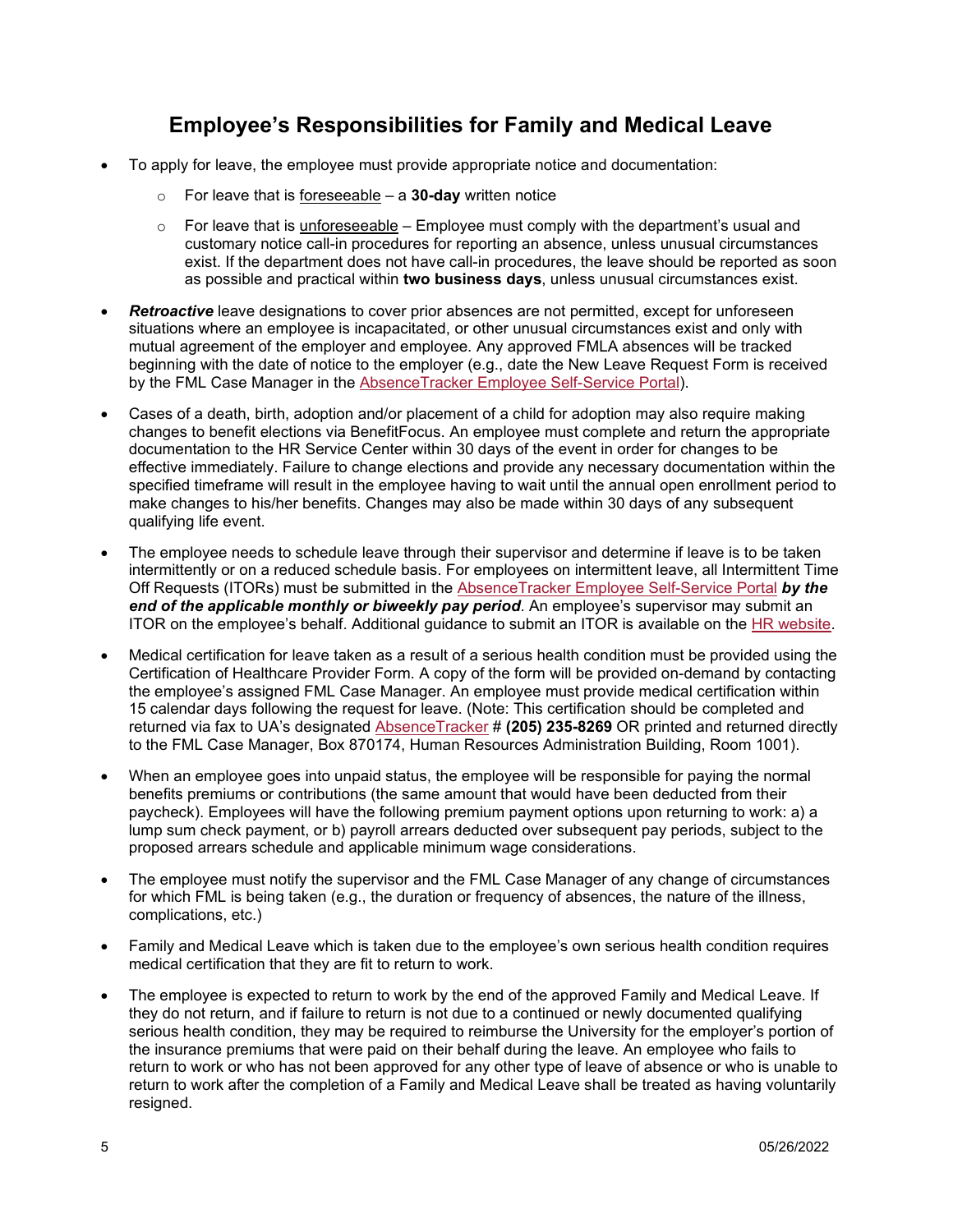## **Supervisor's Responsibilities for Family and Medical Leave**

- A supervisor should be aware of what an employee's responsibilities are under FML. Please review the policy and seek assistance from Human Resources when you have questions.
- If the leave is foreseeable based on the expected care of a newborn child, placement for adoption or foster care, or planned medical treatment for a serious health condition, the supervisor should receive 30 days advance notice before the FML begins.
- When an employee is absent from work for more than three consecutive days due to injury or illness, the supervisor should contact Human Resources as soon as possible to determine if the leave qualifies as a Family and Medical Leave event. Contact the HR Service Center for additional guidance *before* completing a New Leave Request on an employee's behalf. To submit a New Leave Request on an employee's behalf, a supervisor can view each direct report employee under "My Team" in the [AbsenceTracker Employee Self-Service Portal.](https://ua.ess-absencetracker.com/sso/assertioninitiate)
- A supervisor may require an employee to maintain communications with the employer throughout their leave. In addition, a supervisor should remain informed of any changes in the circumstance(s) for which leave is being taken; therefore, it is important to establish clear requirements with the employee about how often to contact their supervisor. [Note: UA policy indicates this process should take place (at a minimum) every 30 days.]
- [AbsenceTracker](https://ua.ess-absencetracker.com/sso/assertioninitiate) will send regular reports of approved time off to UA's current timekeeping systems (e.g., once per day for non-exempt employees, once per month for exempt employees). For exempt employees, the monthly leave report in myBama should accurately reflect use of FML hours as reported as [AbsenceTracker.](https://ua.ess-absencetracker.com/sso/assertioninitiate) For non-exempt employees, timesheets in UA e-Time should accurately reflect use of FML hours as reported in [AbsenceTracker.](https://ua.ess-absencetracker.com/sso/assertioninitiate) In UA e-Time, an employee's assigned [AbsenceTracker](https://ua.ess-absencetracker.com/sso/assertioninitiate) case number will be reflected in the "COMMENTS" section. [**Note:** For regular reports to be accurate, all employees approved for intermittent leave must submit an **Intermittent Time Off Request (ITOR)** in [AbsenceTracker](https://ua.ess-absencetracker.com/sso/assertioninitiate) *by the end of each biweekly or monthly pay period*. The supervisor may enter ITORs on an employee's behalf through the "My Team" portal]. Only the following UA e-Time FMLA codes should be used by supervisors:
	-
	-
	-
	-
	- o FMLA Parental
	- o FMLA Annual Leave FMLA Military Annual Leave<br>
	⊙ FMLA Comp FMLA Military Comp o FMLA – Comp FMLA Military – Comp o FMLA – Sick FMLA Military – Sick FMLA Military – Unpaid
- If an employee goes into an unpaid leave status, remind the employee that he/she will be responsible for paying insurance premiums upon return to work from leave. [**Note:** Submit an ePA to HR indicating: Last date of work before FML, date FML began, date unpaid leave began, expected return-to-work date, and hours of paid annual, sick, comp leave time that have already been used.]
- Evaluate employee requests for intermittent leave (for appointments or medical treatments) and determine a mutually agreeable schedule to ensure minimal disruption to business operations. In addition, an employee on intermittent FML must be able to perform all assigned job duties in a satisfactory manner when at work.
- When continuous/consecutive FML is taken due to a personal serious health condition, make sure the employee provides a return-to-work release from the healthcare provider prior to the employee resuming their work schedule. The supervisor should forward a copy of the return-to-work release to the FML Case Manager.
- Supervisors should contact Human Resources if recertification is needed due to changes in circumstances (e.g., the duration or frequency of absences, the nature of the illness, complications, etc.) or if new information casts doubt on the continuing validity of the original certification.